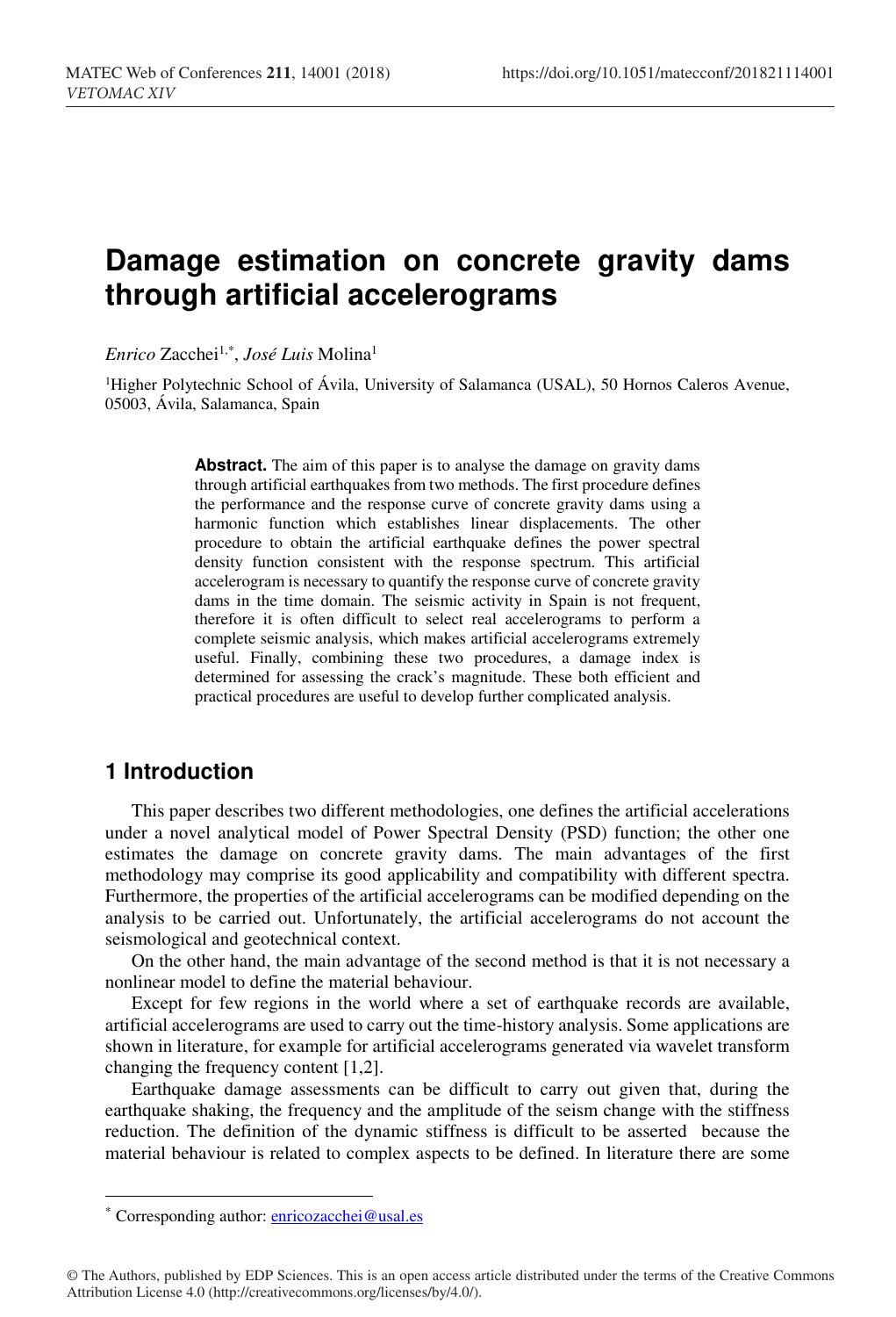studies to calculate the nonlinear parameters based on the plastic damage model and residual seismic bearing capacity for dams [3] or based on ductility and hysteretic energy for structure [4].

In this paper, in order to implement both methodologies, an ideal concrete gravity dam has been studied. A damage index through the artificial acceleration is estimated from an ad hoc generated stochastic process model.

#### **2 Artificial accelerograms**

The artificial accelerations coherent with the elastic spectrum has been calculated by using the PSD function defined by [5] and developed in [6].

The definition of the artificial accelerograms has been carried out by using a methodology that is well applicable to the Spanish elastic spectrum with three branches defined in Spanish code [7].

The accelerations a(t) in the time-domain t are calculated with the model defined in the literature [8]:

$$
a(t) = I(t) \sum_{i=1}^{n} A_i \sin(\omega_i t + \phi_i) \approx I(t) \sum_{i=1}^{n} \sqrt{2PSD(\omega_i) \Delta \omega_i} \sin(\omega_i t + \phi_i)
$$
 (1).

Equation 1 is formed by three parts, i.e. the modulation function  $I(t)$ , the amplitude of the accelerogram Ai obtained from literature [5] and the sinusoidal function with a circular frequency  $\omega_i$  and a phase angle  $\phi_i$ . The modulation function simulates the stationary and transitory condition of a real earthquake and it has a trapezoidal shape [6]. The sinusoidal function represents the sum of a series of simple harmonic components n, which define the vibrations of the accelerogram.

The methodology is explained as it follows. Firstly, an elastic spectrum  $S_e(T)$  is chosen and is defined by following parameters: structural periods  $T_A$  and  $T_B$ , soil coefficient C, contribution coefficient K and Peak Ground Acceleration (PGA). The viscous damping ratio and the dynamic amplification factor are assumed 5% and 2.5, respectively. The elastic spectrum is defined by:

$$
S_e(T) = \begin{cases} PGA\left(1 + 1.5\frac{T}{T_A}\right), & \text{for } T < T_A\\ 2.5PGA, & \text{for } T_A \le T \le T_B\\ PGA(K\frac{c}{T}), & \text{for } T > T_B \end{cases} \tag{2}.
$$

K should account the influence of different types of expected earthquakes and in the Spanish code [7] ranges 1.0–1.3. However, given the complexity at defining the seismic acceleration, the authors believe that K has no meaning and it cannot be defined for a simple coefficient.

Then PSD function in frequency-domain  $\omega$  is calculated as follows:

$$
PSD(\omega) = \begin{cases} PSD_0(\frac{\omega}{\omega_B})^{e_1}, \text{ for } 0 < \omega \le \omega_B \\ PSD_0(\frac{\omega}{\omega_B})^{e_2}, \text{ for } \omega_B < \omega \le \omega_A \\ PSD_0(\frac{\omega_A}{\omega_B})^{e_2}(\frac{\omega}{\omega_A})^{e_3}, \text{ for } \omega > \omega_A \end{cases} \tag{3}
$$

where  $\omega_A$  and  $\omega_B$  are the circular frequencies of the structure related to the T<sub>A</sub> and T<sub>B</sub>, respectively and  $e_1$ ,  $e_2$  and  $e_3$  are coefficients that mainly depend on  $\omega$ , viscous damping ratio and dynamic amplification factor.  $PSD<sub>0</sub>$  represents the peak value of the PSD function.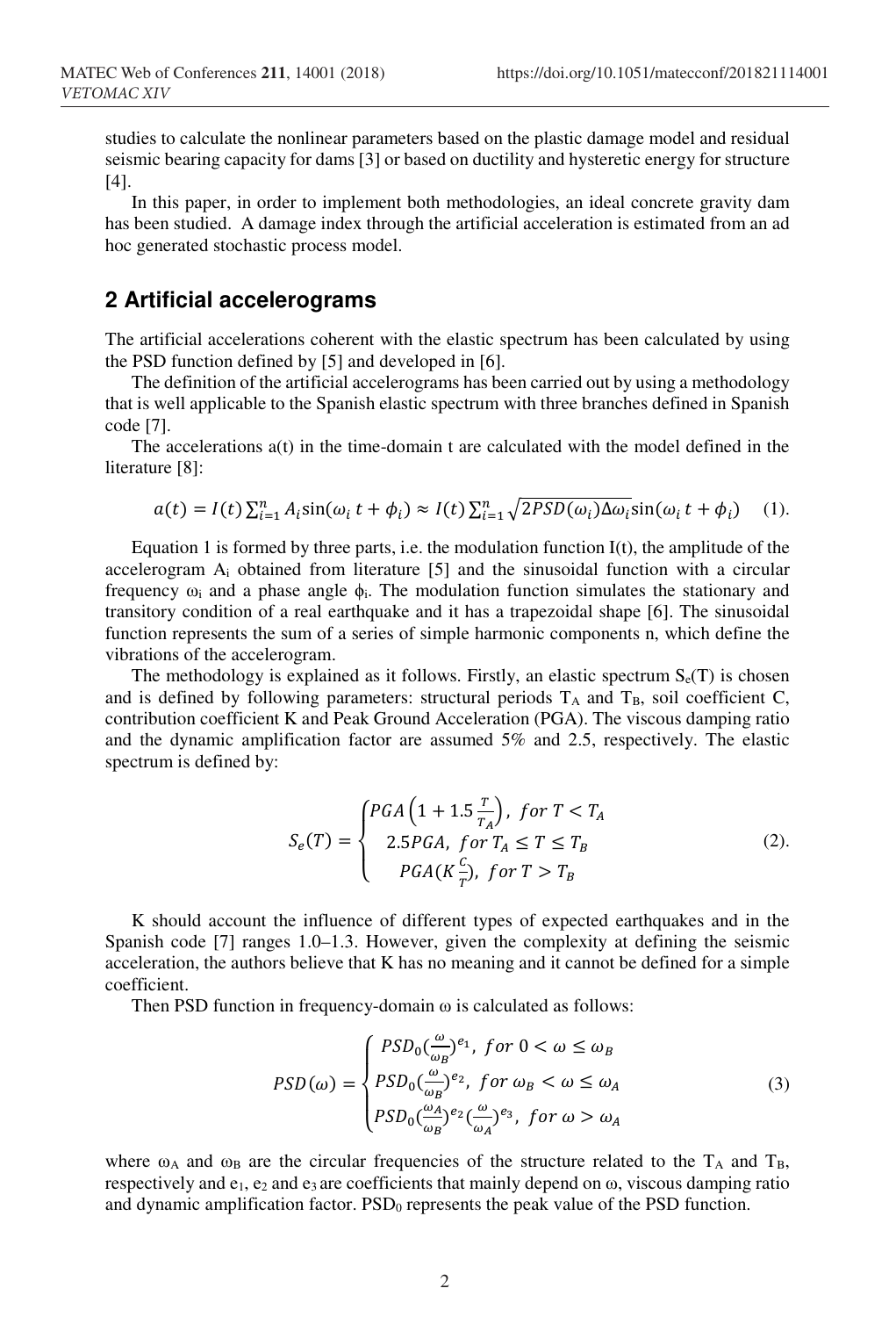Once I(t) and  $A_i$  are defined, finally, the artificial accelerogram a(t) by Eq. 1 is computed. The obtained maximum acceleration is 0.924 g, which is inconsistent with the PGA =  $0.34$  g because the calculation is stochastic. In order to solve this inconsistence, Acceleration Scale Factors (ASF) have been introduced. The accelerations have been scaled of 0.924/0.34 = 2.72 and  $2.72/2 = 1.36$ , therefore, the used accelerations are  $a_1(t)$ ,  $a_2(t)$  and  $a_3(t)$  with the maximum acceleration 0.924 g, 0.68 g and 0.34 g, respectively. Thus, the dam is analysed under the action of the same earthquake with different amplitudes.

Figure 1 shows the results and Table 1 shows the parameters that have been used in the analysis.



Fig. 1. Elastic spectrum (left), PSD function (middle) and three artificial accelerograms (right) a<sub>1</sub>(t) (dashed light grey),  $a_2(t)$  (solid grey) and  $a_3(t)$  (dashed black) developed by software [9].

| <b>PSD</b> function | $PSD_0(g^2/(rad/s))$          | $\omega_A$ (rad/s)        | $\omega_B$ (rad/s) | e <sub>1</sub> | e <sub>2</sub> | e3       |
|---------------------|-------------------------------|---------------------------|--------------------|----------------|----------------|----------|
|                     | $1.554 \times 10^{-4}$        | 39.269                    | 9.817              | 0.826          | $-1.247$       | $-2.592$ |
| <b>Elastic</b>      | $\overline{PGA}(g)$           | $S_e(T)_{max}$            | $T_A(s)$           | $T_B(s)$       | Κ              |          |
| spectrum            | 0.34                          | 0.85g                     | 0.16               | 0.64           | 1.0            | 2.0      |
| Artificial          | I(t)                          | Фi                        | n                  |                |                |          |
| accelerogram        | $0-4$ s; $4-15$ s; $15-30$ s* | $0 \leq \phi_i \leq 2\pi$ | 1500               |                |                |          |

**Table 1.** Data of the analysis.

\*Intervals of the three branches of the I(t) shape.

The results for the artificial accelerograms are satisfactory. However, despite the accelerations referred to the elastic spectrum present in the Spanish code [7], the accelerograms do not account the characteristic of an earthquake, e.g. energy content and relation between the magnitude and distance of events.

Other inconvenient is that this methodology is stationary in time, in terms of the amplitude of motion but real accelerograms are often more irregular. However, in structural engineering the maximum values are of interest therefore the method is efficacious.

## **3 Results: damage estimation on dams**

The earthquake damage estimation for concrete gravity dams is based on the methodology proposed in the literature [10]. The methodology defines the performance and response curve of the structure. The procedures have been explained below but for more details the reader may refer to relative literature [10].

In this analysis the central block of an ideal concrete gravity dam has been studied. The volume value is coherent with the mean volume value of the concrete gravity dam placed in Spain. These data are available in database [11,12].

Table 2 shows the data of the structure with the stiffness that is calculated by:  $4\pi^{2}$ *Mass*/ $T_{1}^{2}$ .

From database [11,12], for concrete gravity dams with high  $> 61.0$  m, the mean height and the mean base are  $86.35$  m and  $67.55$  m, respectively. The ratio is  $86.35/67.55 = 1.28$ .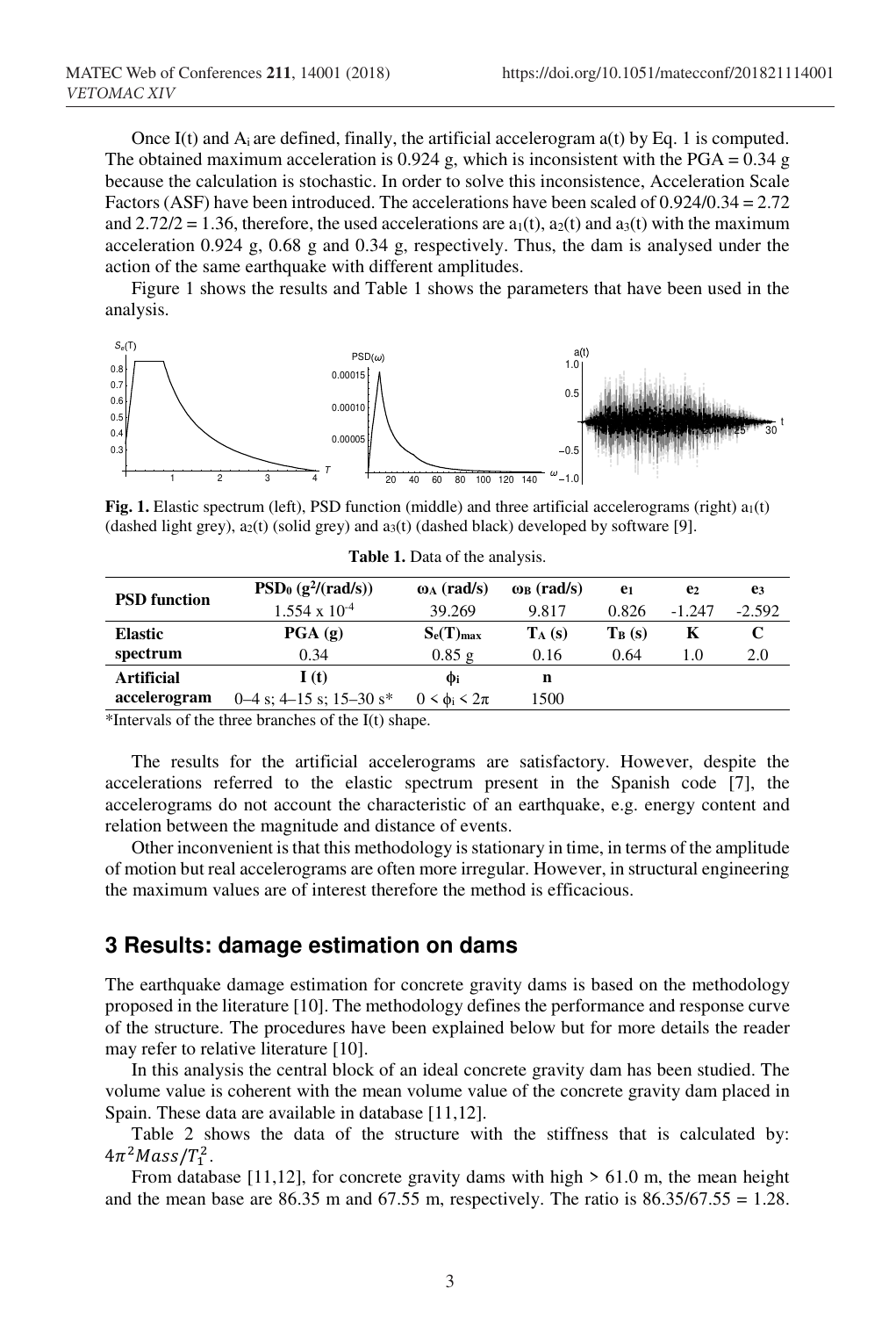Consistently with a considered ideal volume of  $2400.0 \text{ m}^3$ , the dam could have a height of 78.0 m and a base of 61.0 m.

| Volume $(m^3)$ | Density of concrete $(KN/m3)$ | Mass (kg)            | $T_1(s)$ | Stiffness (N/m)       |
|----------------|-------------------------------|----------------------|----------|-----------------------|
| 2400.0         | 24.0                          | $5760.0 \times 10^3$ | 0.35     | $1858.22 \times 10^6$ |
|                |                               |                      |          |                       |

**Table 2.** Data of the central block of the concrete gravity dam.

The trigonometric function in the time-domain t to define the Cumulative Inelastic Area (CIA) of the performance curve is:

$$
CDH = \frac{c_u}{c_y} \sin \frac{2\pi t}{T_1} \tag{4}
$$

where  $T_1$  is the structure's fundamental period,  $C_u$  and  $C_v$  are the ultimate and yielding crest displacement capacities, respectively.

The procedure to define the response curve is divided into: (i) estimation of  $C_u$  and  $C_v$ ; (ii) definition of  $T_1$ ; (iii) quantification of the number of Demand Capacity Ratio (DCR) to carry out the analysis step-by-step; (iv) calculation of the CIA of the performance curve; (v) drawing of the performance curves. The area is between  $(C_u/C_v)$  of step i and  $(C_u/C_v)_{max}$ . In this analysis seven points  $(i = 7)$  have been used.

To define the response curve the process is similar to the employed process to calculate performance curve. However, it is not the same because, due to the great irregularity of the earthquake accelerations, CIA is complicated to calculate. The following approximated equation has been used by authors to solve this inconvenient: CIA =  $n_p(2 \times 0.05)/(2 \times 3)$  =  $0.1(n_p/6)$ .

The procedure to define the performance curve is: (i) defining the  $C<sub>y</sub>$ ; (ii) individualizing the sum of the elastic displacement peaks  $n_p$  that exceed  $C_{vi}$ ; (iii) multiplying  $n_p$  by two times the step time of 0.05 s.

To eliminate the descending branches of the time-history and to consider only the positive peak times, a division by two and three, respectively, has been made. The displacement is between  $C_{yi}$  of step i and  $C_{y, max}$ . Seven points (i = 7) have been used. DCR is between 1.0 and the maximum elastic displacement divided by Cy. Figure 2 shows the elastic displacements used to obtain the response curve and the sinusoidal function CDH defined by Eq. 4 to obtain the performance curve.



**Fig. 2.** CDH function (right) and linear elastic displacement (left) in the t-domain of the dam for  $C_u/C_y = 3$ ,  $C_y = 1.5$  cm and  $T_1 = 0.35$  s.

 $C_v$  is fixed, whereas  $C_u/C_v$  ratio change. Considering  $C_v = 1.5$  cm, the  $C_u$  ranges 2.25 to 6.0 cm. Figure 3 shows the results of the analysis through the response curves (solid and dashed lines) and response curves (dotted lines) for CIA vs. DCR.

The Damage Index (DI) is defined by:  $\min\{1, A_r/A_p\}$ , where  $A_p$  is the area under the performance curve (the central dotted lines in the graphics in Figure 3) and Ar is the area under the response curve. For DI  $\leq 0.5$  the dam suffers minor damage, for  $0.5 \leq$  DI  $\leq 1.0$  the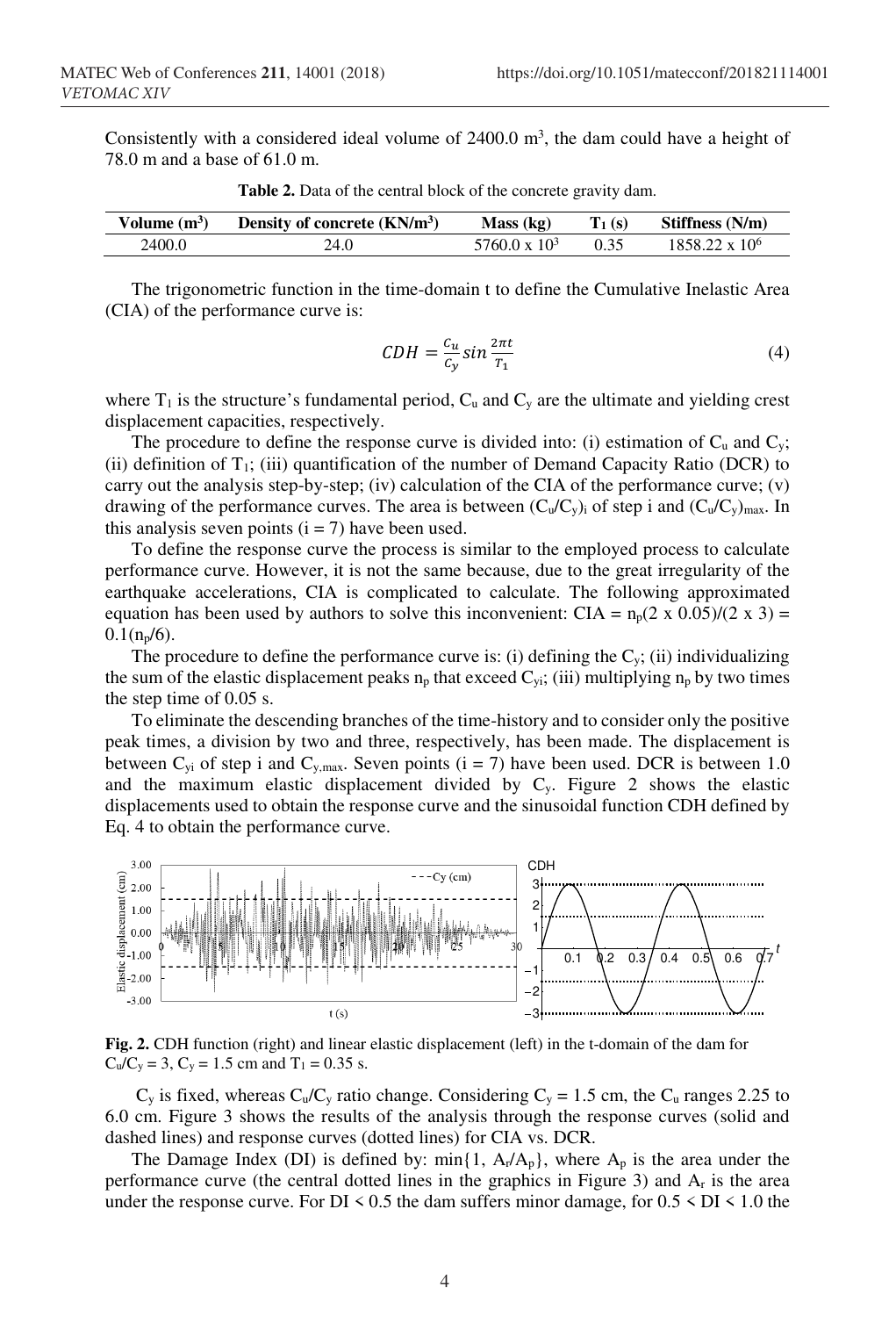dam damage is moderate and for  $DI = 1.0$  the dam is subject to severe damage. Table 3 shows the DI obtained in the analysis. For  $a_3(t)$  the dam central block does not suffer damage because the accelerations are too low to excite the rigid structure.

|                                | DI       |          |                                | DI       |          |
|--------------------------------|----------|----------|--------------------------------|----------|----------|
| C <sub>u</sub> /C <sub>v</sub> | $a_1(t)$ | $a_2(t)$ | C <sub>u</sub> /C <sub>v</sub> | $a_1(t)$ | $a_2(t)$ |
| 1.5                            | 0.767    | 0.360    | 3.0                            | 0.366    | 0.172    |
| 2.0                            | 0.560    | 0.263    | 3.5                            | 0.312    | 0.147    |
| 2.5                            | 0.442    | 0.207    | 4.0                            | 0.273    | 0.128    |

**Table 3.** DI obtained in the analysis for  $C_u/C_y$  and for both  $a_1(t)$  and  $a_2(t)$ .

Damages usually occur in the base and in the crown of the dam, and in the points where the slope changes. For severe damage, the cracks propagate along the whole upstream and downstream face.



**Fig. 3.** Results of the analysis of the dam's central block.

## **4 Conclusions**

This paper describes two methodologies related to the definition of artificial acceleration by using the model of PSD function and to the estimation of the damage of concrete gravity dams.